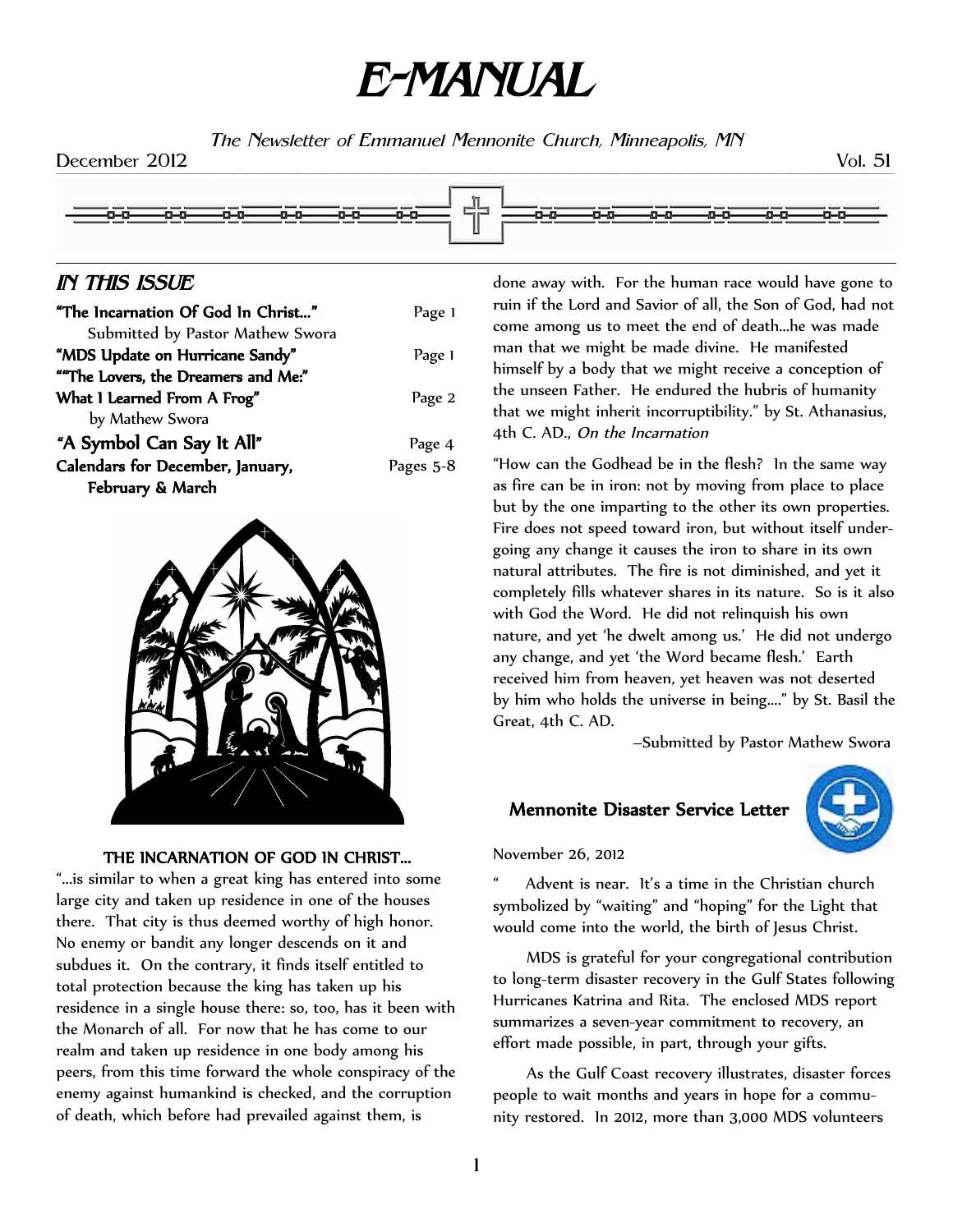brought the Light into places where disaster caused discouragement and despair. Equipped with tools of hope and a resilient spirit, volunteers restored homes and stood alongside grieving disaster survivors.

MDS invites your congregation to stand in solidarity with disaster-affected communities. Please remember MDS volunteers, and hold disaster survivors in God's Light, through prayer. Your contributions make it possible for MDS volunteer labor to be given freely to homeowners with unmet needs.

Your congregational gifts offer life-giving hope to those who wait. Thank you!

Sincerely,

Kevin King

Executive Director

Mennonite Disaster Service is a volunteer network of Anabaptist churches that responds in Christian love to those affected by disasters in Canada and the United States. While the main focus is on clean up, repair and rebuilding homes, this service touches lives and nurtures hope, faith and wholeness.



Update on Hurricane Sandy

"Rampaging wind drove a wall of water in the city (New York)," reported the NY Times (Nov. 3, 2012), causing "catastrophic flooding and destroying entire neighborhoods. Staten Island, which even in good times is often referred to as the city's forgotten borough, took a particularly hard hit." Hardship is growing, and the region is "close to a breaking point."

#### Responding

Within days after wind and rain subsided, MDS and leaders from the New York City Council of Mennonite Churches and the New York Disaster Interfaith Services met to map out unmet needs and MDS involvement. Clean up work has begun with day volunteers in Staten Island. Volunteers bring a vital life-giving message, "You are not forgotten!"

#### Restoring

- Pray for those affected by Hurricane Sandy
- Follow the progress of Hurricane Sandy recovery on the MDS website, mds.mennonite.net
- Add an extra gift designated Hurricane Sandy to your year-end contribution

## "The Lovers, the Dreamers and Me:" What I Learned From A Frog

by Mathew Swora



If you're wondering where this tongue-incheek essay is coming from, and where I'm going with it, suffice it to say that something in my recent Clinical Pastoral Education jogged

the following memories and reflections about what I learned from a famous frog.

I was well beyond grade school when Sesame Street burst onto the scene. So my initial knowledge of Cookie Monster, Big Bird and Oscar the Grouch was all secondary, through younger children in the neighborhood. But Sesame Street became a force in my life when our daughters were in preschool through the primary grades. Once home from school or a play date in the afternoon, they'd get a snack, and then I'd start on dinner prep. During those three years, I was the primary homemaker, and loved it.

I confess: afternoon public television for children often served as a babysitter. For our daughters, too. While I was chopping vegetables or cooking rice in the kitchen nearby, I could overhear Mr. Rogers saying, "I like you just the way you are," and that would be worth a week of therapy. Then would come the (barely) controlled chaos of the Muppets on Sesame Street, often with humor that passed right over the children's heads and hit me square in the funny bone.

"I'm Flakey" said one of the Seven Dwarves (who should each be counted only once, or you'll never know how many dwarves you have) to the Snow White Muppet.

"I'm sorry to hear that," she dead-panned. That was in the show brought to you by the number seven.

Of all the Muppets, the one who most caught my attention was Kermit the Frog (not to be confused with Kermit the Gorf, nor Kermit the Forg, nor Kermit the Grof, who all came into The Wonderful World of T-Shirts at the same time to get their personalized t-shirts, so pay attention to the order of letters, children! See [http://www.youtube.com/watch?v=fKNJLeVncug.](http://www.youtube.com/watch?v=fKNJLeVncug)

In the midst of all the chaos, compulsions and craziness of the Muppets, Kermit is the most sane and adult among them. He is a self-defined leader. But he's not emotionally disengaged. What parent cannot identify with his characteristic sigh and grimace, even his occasional semi-stifled half-scream at the outrageous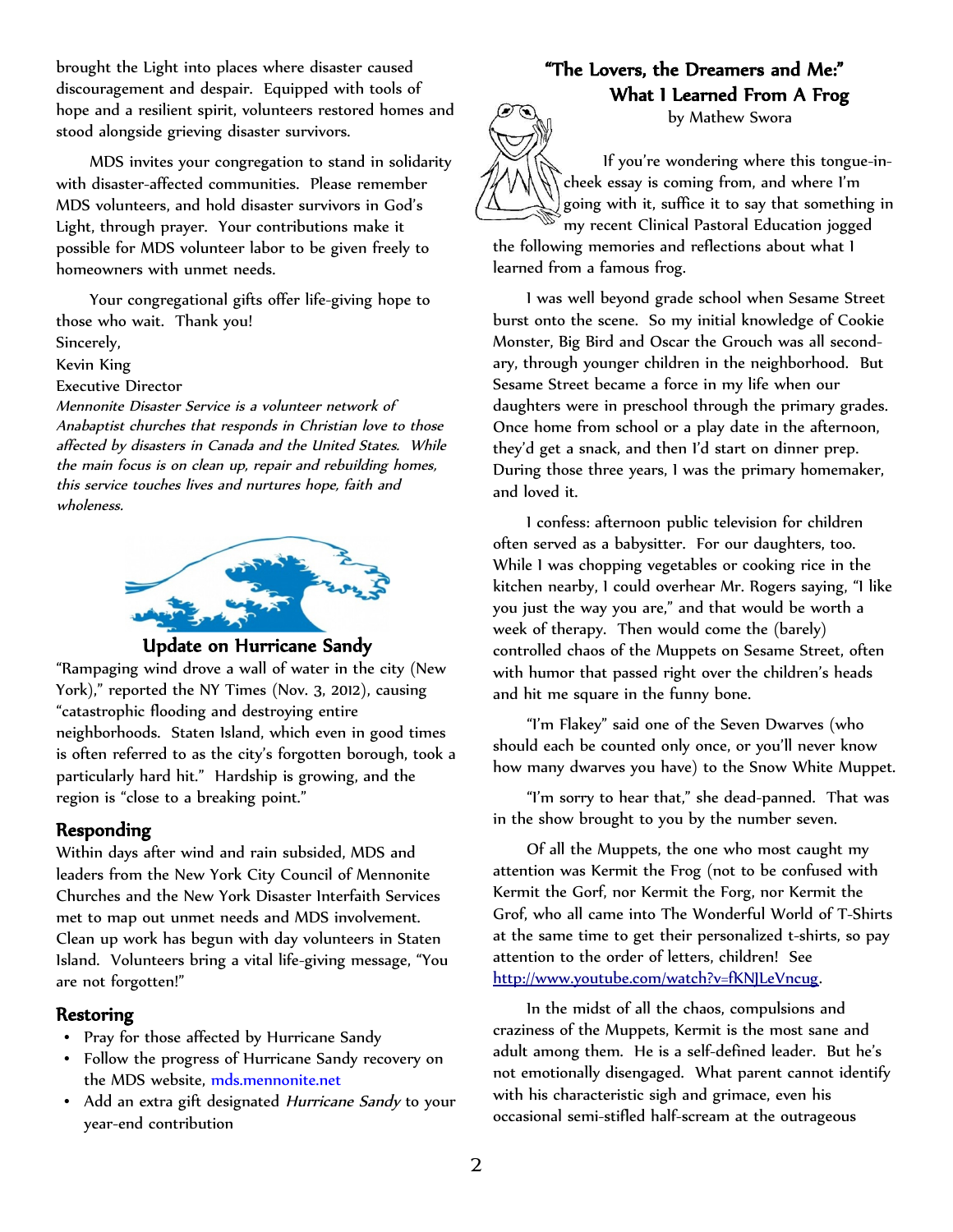antics going on around him? Or even his occasional fainting spell when things get unbelievably outrageous?

And yet Kermit always remains respectfully engaged with his fellow Muppets, always interested, hopeful and willing to be helpful. That made him the perfect correspondent and journalist to interview famous characters from current events, nursery rhymes and fairy tales, such as when he interviewed the Miami Mice in the show brought to you by the letter M. Or Peter Piper, plus his brothers Porter and Potter, his sister Piper, and his papa, Papa, plus their dog Pepper, their pig Porker, their parrot Polly, in the show brought to us by the letter P.

His genuine interest in his fellow Muppets gave Kermit a realistic appraisal of Muppet nature, even while it appears to have earned him their trust, even with leadership, however little Muppets can actually be led. His motivational speaking skills, especially his prodigious prowess pronouncing parallel, plural consonants, keeps his fellow Muppets engaged, focused and enthused when confronting shared tasks and challenges, like when Kermit led them to Hollywood in The Muppet Movie (1979). Yet it is just as true that the other Muppets helped Kermit on this journey as much as he helped them. That is true leadership, when all participants can revel in what everyone did, together.

There's no doubting the depth of Kermit's capacity for love, in spite of all that he often has to endure. He's married to a pig, after all, and a rather high maintenance, self-absorbed one at that ("Moi?" she would ask). Yet theirs is one of the longest-lasting celebrity marriages in Hollywood.

Kermit is a visionary, who often sees things that the other Muppets barely grasp. Though diminutive in stature, as most frogs are, Kermit has the capacity to see beyond the more immediate and pressing preoccupations (some might call them "obsessive compulsions") of his fellow Muppets with such matters as cookies, paper clips, oatmeal, trash or rubber duckies. When necessary, Kermit exercises the courage to challenge personal and group behavior whenever it is self-defeating, distracting or destructive, such as when Kermit asked Cookie Monster, "Are cookies all you think about? Don't you ever think of other people?"

Cookie Monster replied, "Yes! Other people's cookies!"

Cue the sigh.

All these qualities make Kermit a very spiritual frog,

as frogs go. One could say that he is even something of a prophet. Like Samuel in the Old Testament, Kermit has heard a voice from beyond the confines of the usual Muppet preoccupations, calling him personally to a task, an identity, a dream. We hear it in his most famous song, The Rainbow Connection:

"Have you been half asleep and have you heard voices? I've heard them calling my name. Is this the sweet sound that called the young sailors? The voice might be one and the same. I've heard it too many times to ignore it. It's something that I'm supposed to be. Someday we'll find it, the rainbow connection. The lovers, the dreamers and me."

And yet, like a true prophet, Kermit's hope and faith are not matters of mere wishful, magical thinking. His realism is as great as his values and aspirations. In the same song he also asks,

"Who said that every wish would be heard and answered When wished on the morning star? Somebody thought of that and someone believed it. Look what it's done so far."

In spite of all the chaos around him, Kermit remains true to his own calling and identity, however hard being green might be. He maintains the artistic and recreational practices that rejuvenate his spirit, such as banjo playing, singing and tap dancing. We could learn much from such a frog. Even if he really is only a construction of cloth, wood and wire. And of some very random, yet fertile, imaginations.